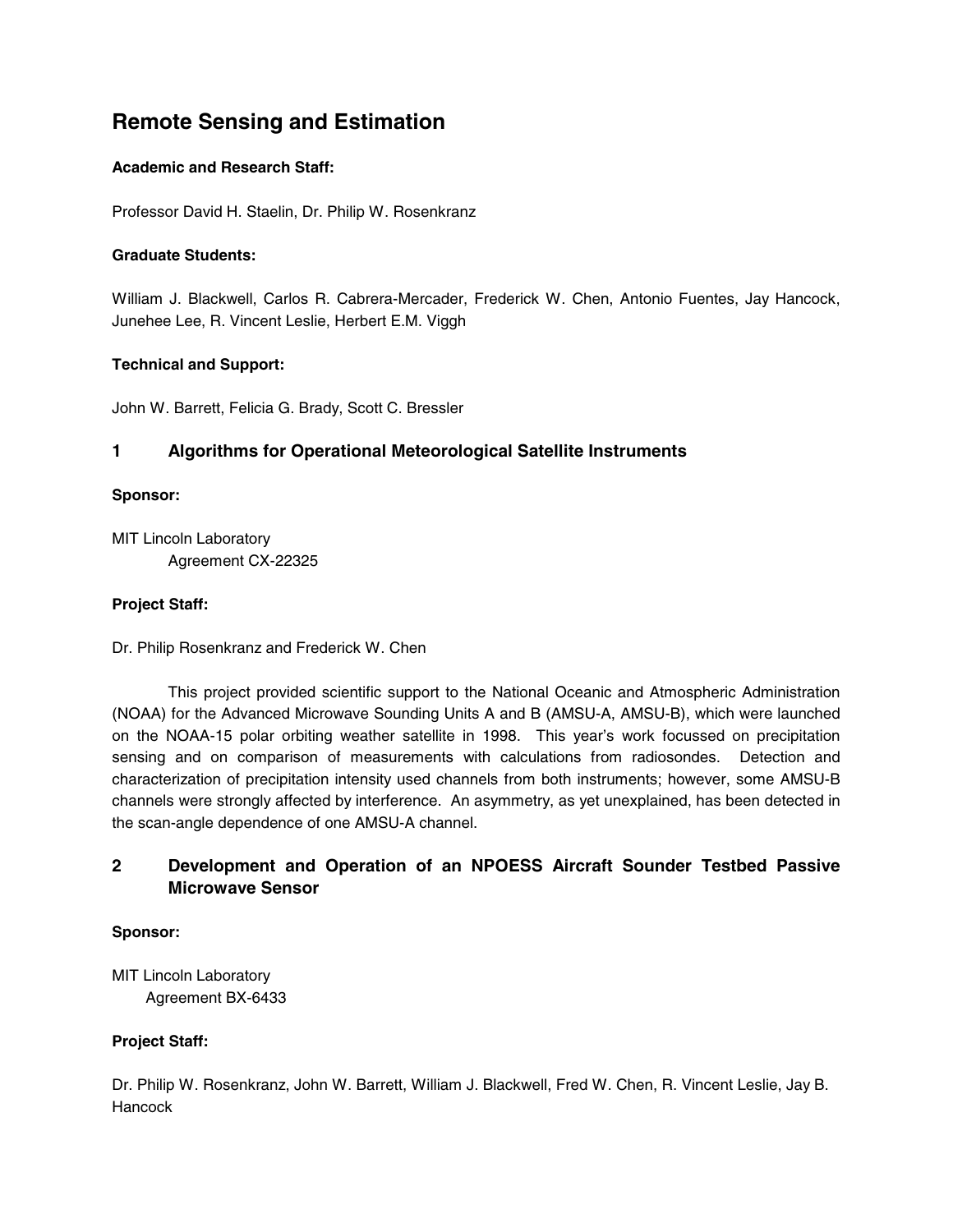The NPOESS Aircraft Sounder Testbed (NAST) is a cooperative effort by MIT Lincoln Laboratory, RLE, NASA Langley, and the University of Wisconsin in which an infrared interferometer sounder, built by Lincoln Laboratory and currently operated by NASA Langley Research Center, and a co-located microwave sounder built by RLE are flown together on the NASA ER-2 aircraft for the purpose of answering technical questions related to the National Polar-orbiting Operational Environmental Satellite System (NPOESS). The microwave sounder is an improved version of the Microwave Temperature Sounder which was flown previously by RLE. The NAST-MTS has eight channels between 50 and 56 GHz and nine channels near 119 GHz. It is fully scanned cross-track and has a three-point calibration system (two blackbody targets and a zenith view).

During 1999, we participated in the WINTEX experiment, in which the ER2, based in Wisconsin, flew over cold-weather atmospheric conditions; and a deployment at Wallops Island, VA which had clearair targets. Some of the WINTEX data was co-located with NOAA-15 overpasses.

## **2.1 References**

Chen, F.W, J.W. Barrett, W.J. Blackwell, P.W. Rosenkranz, M.J. Schwartz, and D.H. Staelin. "Millimeterwave Spectral Observations of Clouds and Precipitation from Aircraft and Spacecraft," *National Radio Science Meeting*, Boulder, Colorado, January 4-8, 1999.

# **3 Earth Observing System: Advanced Microwave Sounding Unit**

#### **Sponsor:**

National Aeronautics and Space Administration/Goddard Space Flight Center Contract NAS5-31376

# **Project Staff:**

Professor David H. Staelin, Dr. Philip W. Rosenkranz, William J. Blackwell, Carlos R. Cabrera-Mercader, Frederick W. Chen, Antonio Fuentes, R. Vincent Leslie

Initial operational software, algorithms, and supporting analyses were provided for the Advanced Microwave Sounding Unit (AMSU) and the Humidity Sounder Brazil (HSB), which will operate together with the Atmospheric Infrared Sounder (AIRS). The AIRS/AMSU/HSB facility instrument is scheduled to be launched near the end of 2000 on the AQUA satellite in polar orbit as part of NASA's Earth Observing System (EOS). AMSU will image the earth in a wide swath with 50-km resolution at nadir at 15 frequencies ranging from 23.8 to 89 GHz. HSB will image the same swath with 15-km resolution at nadir at 4 frequencies sensitive to the water vapor resonance near 183 GHz. Principal accomplishments during the year include development of novel retrieval algorithms for estimating precipitation rates using the opaque water vapor and oxygen millimeter-wave bands near 183 and 54 GHz. This contrasts with more conventional radar observations and passive microwave techniques that use more transparent window channels. Advantages of the new method include potentially improved retrieval accuracies over land, or at low precipitation rates, or in the presence of snowfall. Improved accuracy in global monitoring of these parameters could contribute significantly to global studies of the energy and water cycles.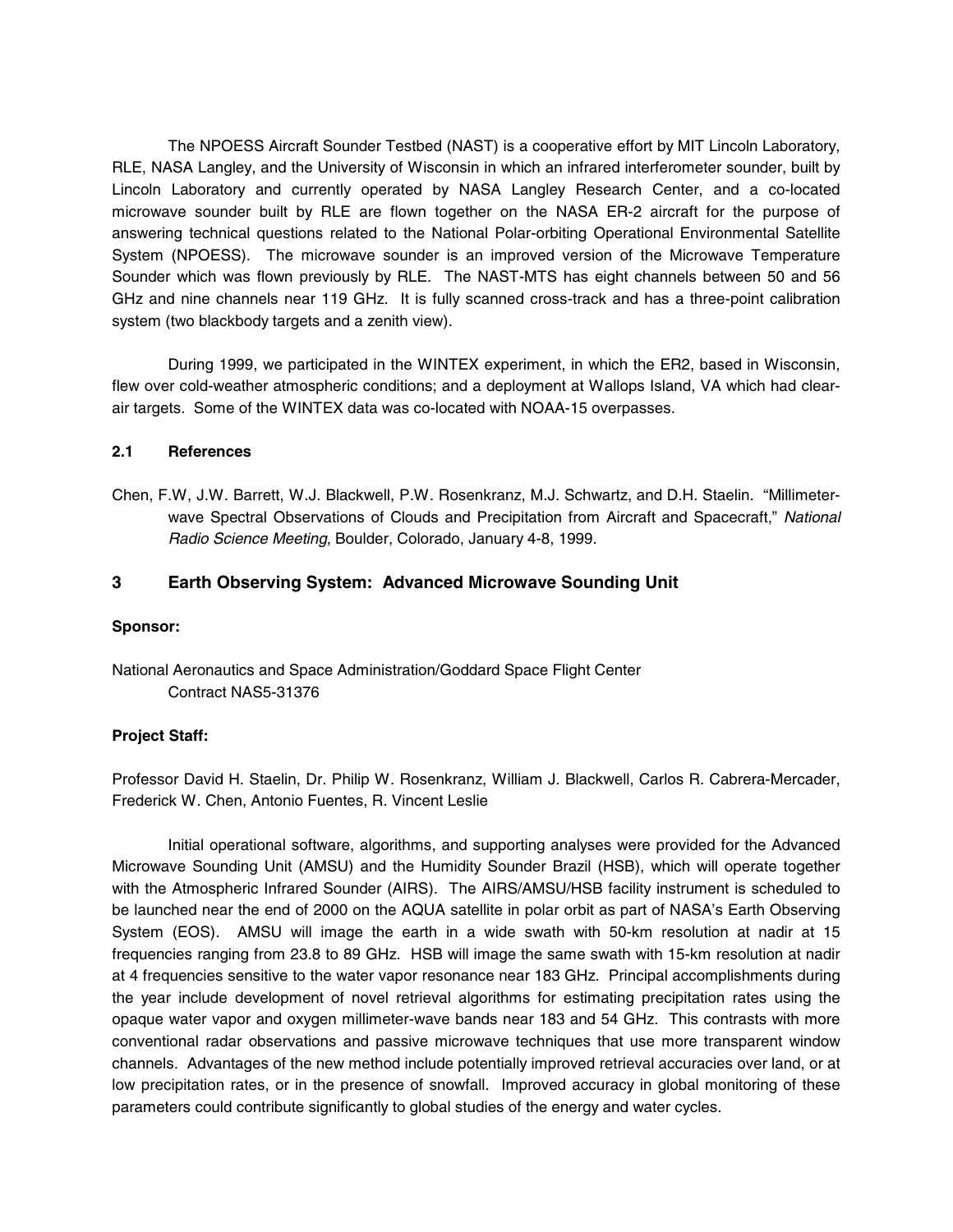Supporting studies were conducted using the NPOESS Aircraft Sounder Testbed Microwave Temperature Sounder (NAST-MTS) which flew missions based in Wisconsin and Maryland. Comparisons with radiances measured by AMSU on the NOAA-15 satellite yielded agreement within ~1.5K. Progress was also made during the year in refining the temperature profile and water vapor profile retrieval techniques which will be used to interpret the data from AQUA.

## **3.1 References**

Cabrera-Mercader, C.R., *Robust Comparison of Multispectral Remote Sensing Data.* Ph.D. thesis, Department of Electrical Engineering and Computer Science, MIT, 1999.

Staelin, D.H. and F.W. Chen. "Precipitation Observations Near 54 and 183 GHz using the NOAA-15 Satellite." *IEEE Trans. Geosci. and Remote Sensing,* Sept. 2000, in press.

Staelin, D.H., F.W. Chen, and A. Fuentes. "Precipitation Measurements Using 183-GHz AMSU Satellite Observations," *IGARSS '99, Vol. 4,* pp. 2069-2071.

# **4 Passive Microwave Spectral Imaging of Atmospheric Structure**

## **Sponsor:**

National Aeronautics and Space Administration/Goddard Space Flight Center Grant NAG5-2545

# **Project Staff:**

Professor David H. Staelin, John W. Barrett, Dr. Philip W. Rosenkranz, William J. Blackwell, Frederick W. Chen, Jay Hancock, R. Vincent Leslie, and Herbert E.M. Viggh

A new method for detecting and estimating precipitation which was developed last year was further improved and tested. Retrievals based on AMSU data from NOAA-15 were compared with 3-GHz NEXRAD data smoothed to 50-km resolution. The new method yielded rms discrepancies for two frontal systems and two passes over Hurricane Georges of ~1.1 mm/h, and ±1.4dB for those precipitation events over 4 mm/h. Approximately 5.6 percent of the over-0.3-mm/h NEXRAD rain fell in areas where AMSU registered less than 0.3 mm/h, and 7.2 percent of the over-0.3-mm/h AMSU rain fell in areas where NEXRAD registered less than 0.3 mm/h. This suggests neither AMSU nor NEXRAD has significant blindspots to precipitation.

In testing this new technique at more polar latitudes, it was noticed that there was no visible boundary between snowfall and rain in the radiometric signatures seen in the opaque water vapor and oxygen resonances near 183 and 54 GHz. Physical considerations suggest that this result might be expected, and that snowfall rates (mm/h) might be estimated with accuracies comparable to those demonstrated for rainfall. This also could have significant implications for climatological studies, for no good measurement technique exists for well-sampled global studies of instantaneous snowfall rate. Radar techniques and those passive methods using microwave window channels at wavelengths longer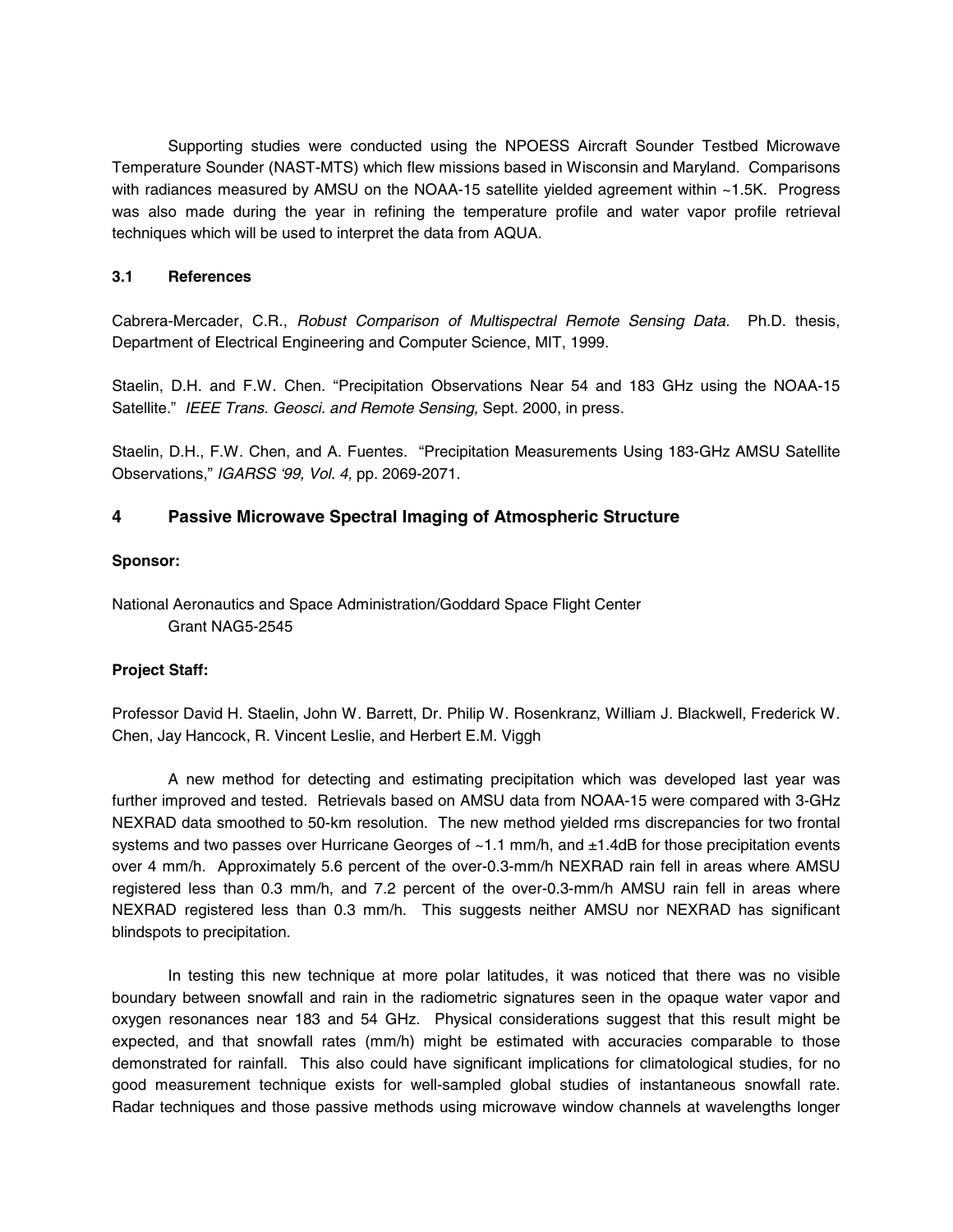than 3 mm are too sensitive to the detailed morphology of the falling snow and its melt condition. As a result, current radar systems can significantly misjudge snowfall rates if the scattering behavior of the hydrometeors is atypical. In contrast, the opaque microwave channels appear to be more directly sensitive to the convective activity of the storm, and therefore to be more directly linked physically to precipitation rates. The challenge will be to establish a satisfactory validation technique for these new snowfall estimation methods.

During this period additional improvements were made to the NAST-M spectrometer and data analyses were begun for the new data obtained on the WINTEX and Wallops missions of the NAST-MTS. Preparations for installing the instrument on the new NASA Proteus Aircraft were also begun.

## **4.1 References**

Staelin, D.H., and F.W. Chen, *op. cit.*

Staelin, D.H., F.W. Chen, and A. Fuentes, *op. cit.*

# **5 Reduction of Variation**

#### **Sponsor:**

MIT Leaders for Manufacturing Program

#### **Project Staff:**

Professor David H. Staelin, Junehee Lee

Data mining is a topic of broad interest and applicability. Data obtained from manufacturing processes conceal much information relevant to product variation, but which can be extracted by appropriate statistical analysis. A new algorithm which significantly improved our ability to extract hidden systematic behavior in large multivariate data sets was developed. This Iterated Order Noise (ION) algorithm iteratively estimates signal order, e.g., using a scree plot, and the unknown noise variances, e.g., using the expectation-maximization (EM) algorithm. These estimates of signal order and noise variances improved principal component analyses, linear regression, and Weiner filtering.

In one sample of data from a manufacturing plant 575 variables were normalized and then the principal components (PC's) were computed for several thousand vectors. The first eight eigenvectors all contained significant contributions from a majority of the variables being monitored, and therefore none of these PC's provided useful information as to how groups of them might be behaving in synchrony. After use of the ION algorithm, approximately 30 physical revealing eigenvectors were produced. These typically involved small groups of variables which clearly exhibited correlated behavior.

The ION algorithm has also been applied successfully to hyperspectral remote sensing data and it appears to have applications to any poorly understood multivariate data set for which the observed data vectors contain perhaps twenty or more variables. For example, ION-assisted filtering of 8000-channel